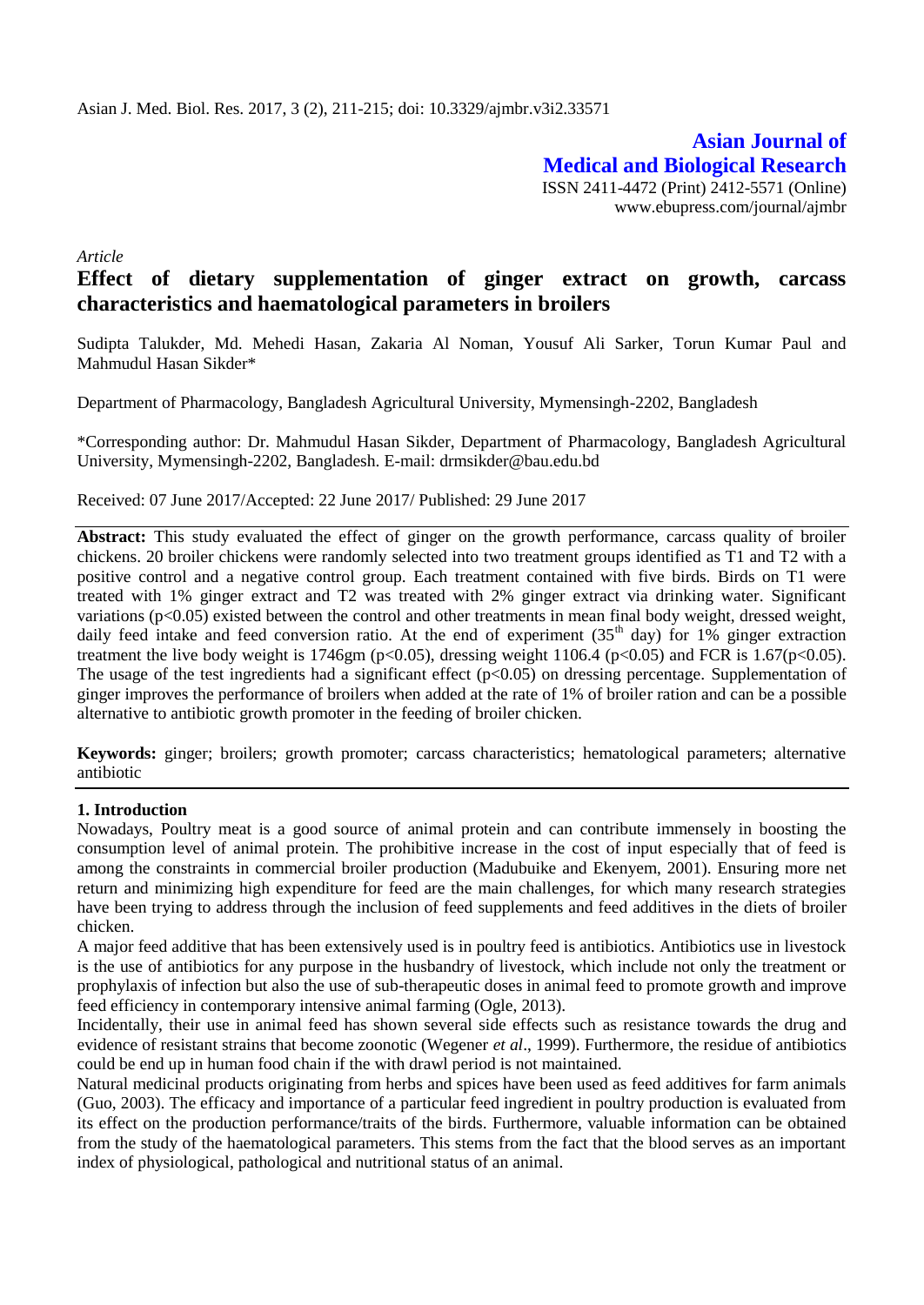Ginger, *Zingiber officinalis*, is a perennial herbaceous plant that is a part of the *Zingiberaceae* family. Ginger as a carminative, diuretic, tonic and disinfectant compound contains glucosinolate, sterols and triterpenes (Al-Yahya, 1986). Different researchers have examined the effect of ginger on growth performance in broilers, and variable results were reported. For example, Taylor (2001) showed that the use of ginger and ginger powders significantly increased body weight and improved feed conversion compared to birds fed with control diet. In contrast, Zhang *et al.* (2009) examined the effect of processed ginger with different size on growth performance and showed that the ginger additive had no significant effect on the feed efficiency, while body weight and daily weight gain of birds fed with ginger supplements were higher than control group. It is also reported that serum cholesterol levels in broilers can be decrease 0.4 or 0.6% ginger powder.

The use of ginger as substitute for antibiotic growth promoters is desirable for greater productivity of poultry, increased palatability of feed, nutrient utilization, appetite stimulation, increase in the flow of gastric juice and piquancy to tasteless food (Owen and Amakiri, 2012).The present study was carried out to evaluate the growth performance, carcass quality and haematological indices of broiler chicks fed aqueous extract of ginger.

## **2. Materials and Methods**

## **2.1. Study location**

Collected birds were kept at poultry shed of department of pharmacology, Bangladesh Agricultural University, which is located at  $24^{\circ}43'10.02''N$ ,  $90^{\circ}25'35.42''E$ , and elves 45 feet. The study was lasted for 35 days started at early December 2016 and continued until mid-January 2017.

## **2.2. Test ingredients**

The fresh ginger was purchased from KR Shopping centre, Bangladesh Agricultural University campus. The ginger was peeled, cut into small pieces and dried at oven at  $40^{\circ}$ C for 24 hours. The dried ginger was crushed by grinder (Jaipan-CM/L-7360065) and aqueous extract was prepared by Soxhletextraction as described by (Dieumou *et al.*, 2012). After getting the extraction 1% and 2% solution of ginger was freshly prepared for each day.

## **2.3. Experimental bird's management**

A total of 40 day-old Cobb 500 broiler chicks were purchased from Nourish Poultry & Hatchery Limited, Gazipur, Bangladesh. The chicks were kept for nine days for acclimatization and were fed commercial broiler starter feed (Nourish poultry Feed, Nourish poultry feed limited, Gazipur, Bangladesh) only and given plain drinking water. The brooding temperature was maintained at 35°C during 1st week. It was then gradually lowered by 3°C every week until it reached to room temperature (i.e. 25±1°C). Mean initial weight of the chicks was 35.94 gm at the start of experiment. Chicks were vaccinated with Newcastle disease vaccine (Baby Chick Ranikhet Disease Vaccine-BCRDV, Livestock Research Institute, Mohakhali, Dhaka, Bangladesh) intraocularly on  $4<sup>th</sup>$  day and  $21<sup>th</sup>$ day.

On day  $7<sup>th</sup>$ , 40 chicks weighing average body weight of 91g were randomly allotted to four treatments and a positive and negative control group in a completely randomly design (CRD). The birds were reared in iron cage of  $5 \times 4 \times 3.5$  feet. Four experimental groups were identified as  $T_1$  (1% ginger),  $T_2$  (2% ginger), NC (negative control: only feed and water) and PC (positive control: antibiotic (Ciprofloxacin, Renaflox®, Renata Animal Health, Dhaka, Bangladesh), Vitamin B-complex (B-comvit®, Square agrovet and pesticide, Dhaka, Bangladesh), supplied as pharmaceuticals recommended dose).

## **2.4. Data collection**

Bird's weight of all groups was recorded every day. At the end of treatment, blood sample was collected from the wing vein of each bird using disposable plastic syringe and needle with an EDTA. After sacrificed dressing percentage were taken and offal's weight such as the liver, heart, pancreas, gizzard and spleen were recorded.

### **2.5. Haematological assay**

The Packed Cell Volume (PCV), Total Erythrocyte Count (TEC) and Haemoglobin concentrations were done as described by Lamberg SL and Rothstein R (1977).

## **2.6. Statistics and data analysis**

The data were analyzed using general linear model procedure of Statistical Package For Social Science(SPSS) IBM 20and comparison of means tested using Duncan's multiple range test and significance was considered at p<0.05 (Dieumou *et al.*, 2012).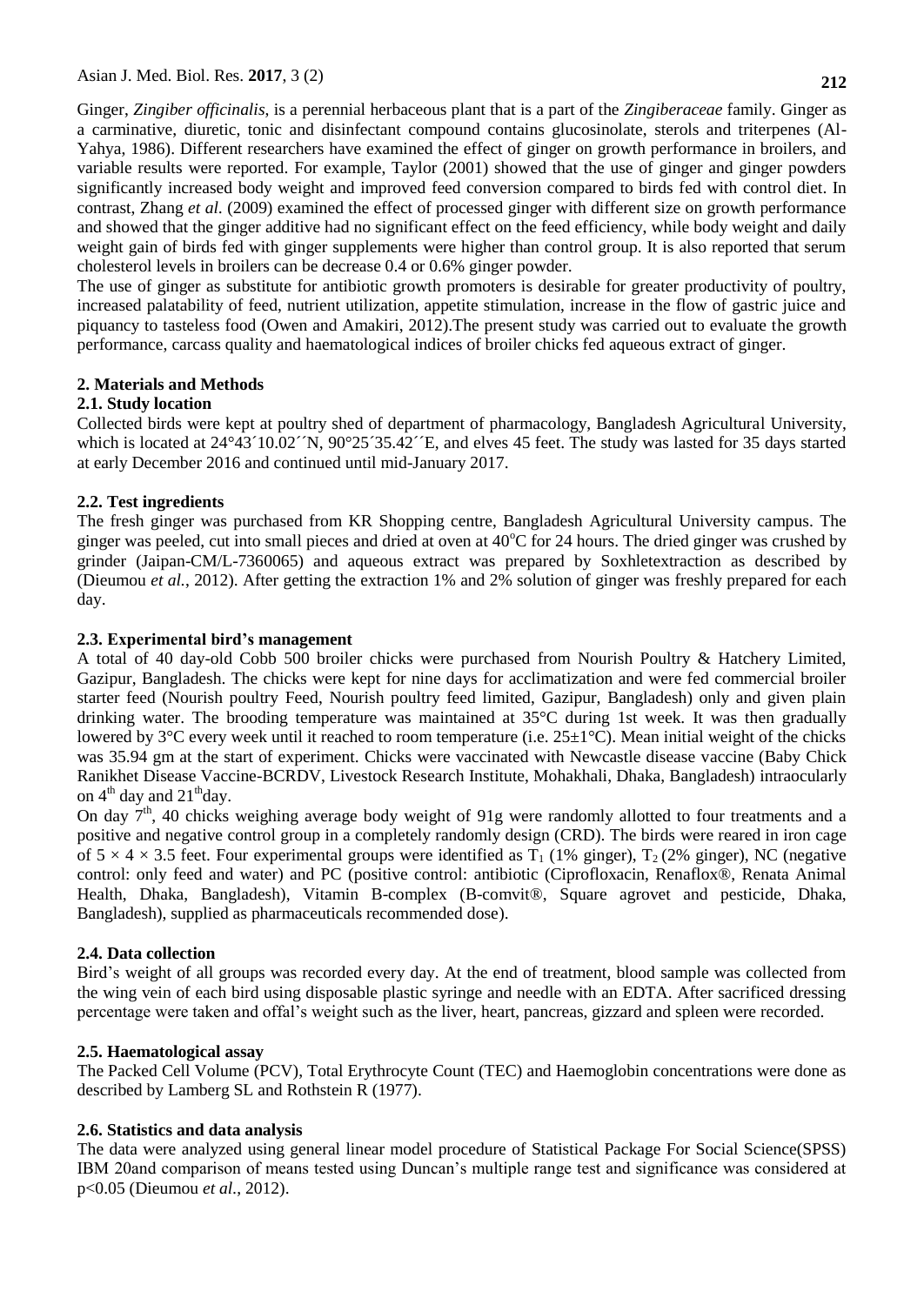### **3. Results and Discussion**

The effects of feeding different concentration of dietary ginger on daily body weight gain are shown in Table 1. All groups had initial body weight 90.75±1.35g. No mortality was detected in all treatment groups throughout the study period. Feed Conversion Ratio (FCR) is shown in Table 2, where significant variation was evident in T1. Dressed weights of birds are shown in Table 3. No significance variation was found in offal's weight (Table 4). Significant increases of PCV, Hb and TEC are shown in Table 5.

### **2.1. Growth performance**

Daily body weight gain was collected in record log book. In Table 1, average weight gain from day 7 to day 35 is shown with 7 days interval. Best weight gained was observed in  $T_2$ group at day 35 followed by  $T_2$ . Pc and lowest in Nc.

| Groups         | Body weight gain (g)         |                     |                                 |                            |                                  |  |  |
|----------------|------------------------------|---------------------|---------------------------------|----------------------------|----------------------------------|--|--|
|                | Day 7                        | Dav 14              | Day 21                          | Day 28                     | <b>Day 35</b>                    |  |  |
| $\mathbf{T}_1$ | $89.4+5.09a$                 | $309.6 \pm 23.86^a$ | $754.2 + 56.20^{ab}$            | $1351.6+83.84^{\circ}$     | $1746.0 \pm 159.37$ <sup>a</sup> |  |  |
| $\mathbf{T}_2$ | $90.6 \pm 5.09$ <sup>a</sup> | $332.8 + 23.86^a$   | $702.0 \pm 56.20^{ab}$          | $1227.2 \pm 83.84^{ab}$    | $1602.0 \pm 159.37$ <sup>a</sup> |  |  |
| Pc             | 91.0 $\pm$ 5.09 <sup>a</sup> | $311.2 + 23.86^a$   | $704.0 \pm 56.20$ <sup>ab</sup> | $1349.0 \pm 83.84^{\circ}$ | $1748.2 \pm 159.37^{\text{a}}$   |  |  |
| Nc.            | $92.0 \pm 5.09$ <sup>a</sup> | $314.8 \pm 23.86^a$ | $621.6 \pm 56.20^a$             | $1119.0 + 83.84^a$         | $1520.8 \pm 159.37^{\text{a}}$   |  |  |

| Table 1. Live body weight of birds from day 7 to day 35. |  |  |  |  |
|----------------------------------------------------------|--|--|--|--|
|                                                          |  |  |  |  |

Ginger extract given in broiler diets have significant (p<0.05) influence on body weight gains especially after 14 to 35 days of age. It was observed that 1% ginger was better than 2% as a supplementation to increase body weight. Farinu *et al.* (2004) reported slight improvement in the growth performance of broilers value (27.50%) with ginger supplementation. On the other hand, Al-Homidan (2005) reported reduced least mean value (5.98 g/dl), while those on diet growth rate of broiler starters fed ginger at the rate of 20containing 1.00% garlic and 0.50% ginger mixture had higher growth rate. Javed *et al.* (2009) reported that broilerchicks given aqueous extract of ginger showed an improved body weight gain. Dieumou *et al.* (2009) found that there were no differences among the ginger oil diets and the control in terms of feed intake, body weight gain and feed conversion ratio who fed ginger essential oils to broilers. Herawati (2010) reported that hubbard strain broilers fed 2% supplemental red ginger in the diet had significantly higher final body weight than those on the control diet.

### **2.2. FCR of birds**

FCR was calculated in every 7 days interval where best FCR was found in  $T_1$  group at 35<sup>th</sup> day, followed by Pc,  $T_2$  and lees feed conversion was observed in Nc group.

|                    | <b>Feed Conversion Ratio (FCR)</b> |        |        |        |          |  |  |
|--------------------|------------------------------------|--------|--------|--------|----------|--|--|
| <b>Groups</b>      | Day 7                              | Day 14 | Day 21 | Day 28 | Day $35$ |  |  |
| m                  | .15                                | 2.02   |        | . 51   | 1.67     |  |  |
| $\mathbf{m}$<br>12 | 1.13                               | 1.91   | 1.69   | 1.67   | 1.83     |  |  |
| Pc                 | 1.13                               | 1.69   | 1.78   | 1.58   | 1.70     |  |  |
| Nc                 |                                    | 1.71   | 2.01   | .91    | 1.88     |  |  |

**Table 2. Feed Conversion Ratio (FCR) of birds on weekly basis.**

Significant (P<0.05) difference were revealed for FCR in all the treatments from 7 days to 35 days of age. Poor FCR was observed in negative control group and better FCR was observed in 1% garlic group. According to Moorthy *et al.* (2009) and Onimisi *et al.* (2005) the FCR of broiler with ginger supplementation has better effect on FCR.

### **2.2. Dressed weight**

After dressing of each bird at day 35, they were individually weighted. Among the groups  $T_1$  and Pc obtained highest dressed weight followed by  $T_2$  and lowest dressed weight was in Nc group (Table 3).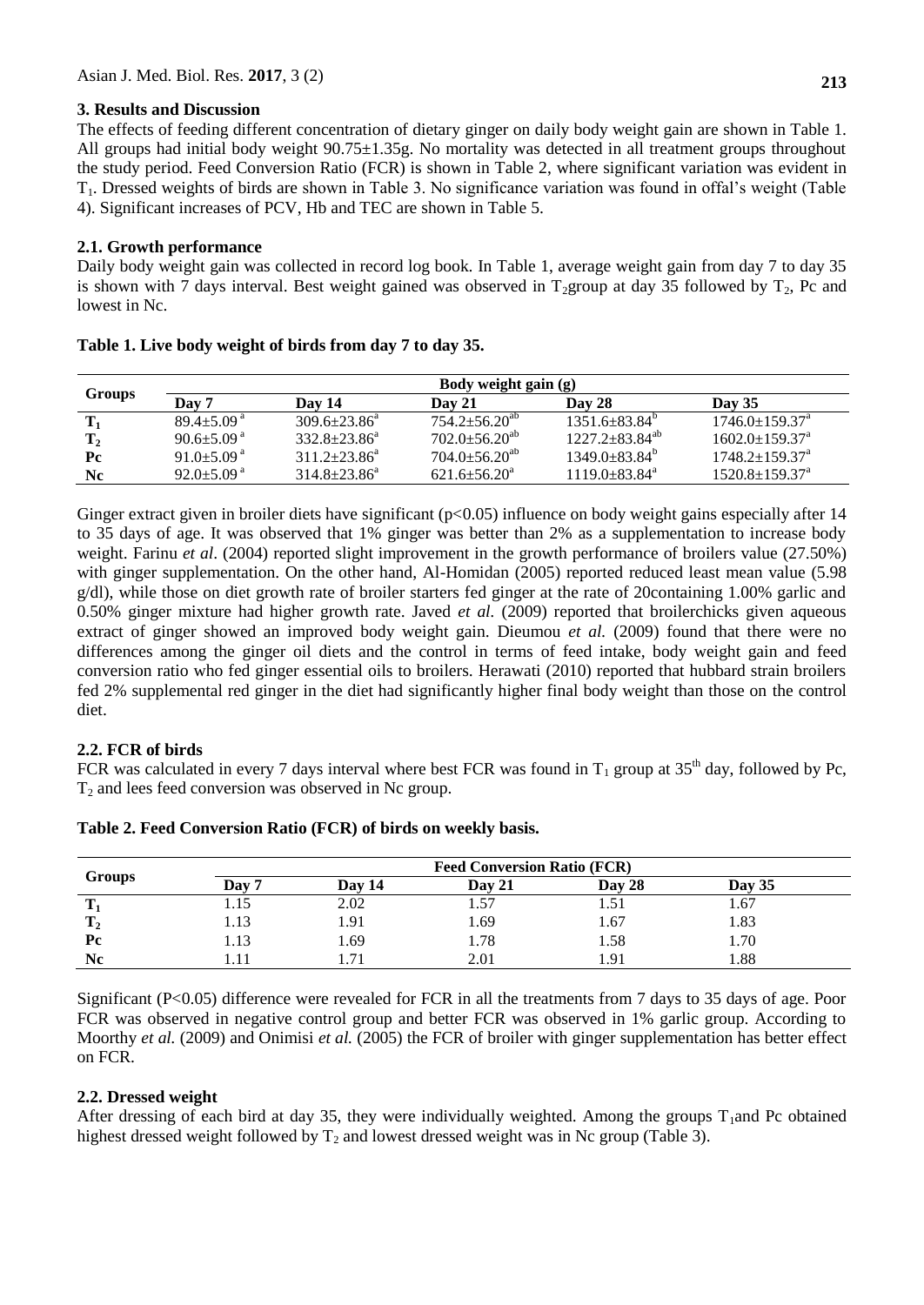| Group          | Weight of dressed birds (g)       |
|----------------|-----------------------------------|
| $\mathbf{T}_1$ | $1106.4 \pm 112.21$ <sup>ab</sup> |
| $\mathbf{T}_2$ | $927.40 \pm 112.21$ <sup>a</sup>  |
| $P_{c}$        | $1138.0 \pm 112.21$ <sup>ab</sup> |
| Nc             | $976.8 \pm 112.21^{ab}$           |

#### **Table 3. Dressed weight of birdsafter dressing at day 35.**

\*Different letters denotes significant variation among the groups

#### **2.3. Offal's weight of birds**

Individual bird's liver, gizzard, hear, spleen and pancreas weight was taken and no statistical significance was observed  $(P<0.05)$ .

| Groups         | Offal's weight of birds (gm.) |                              |                          |                               |                            |  |  |  |
|----------------|-------------------------------|------------------------------|--------------------------|-------------------------------|----------------------------|--|--|--|
|                | Liver                         | Gizzard                      | <b>Heart</b>             | <b>Spleen</b>                 | <b>Pancreas</b>            |  |  |  |
| T1             | $48.64 \pm 0.65$ <sup>a</sup> | $9.14 + 1.04^a$              | $20.85 \pm 2.69^{\circ}$ | $3.60 \pm 0.28$ <sup>ab</sup> | $2.66 \pm 0.35^{\circ}$    |  |  |  |
| T <sub>2</sub> | $58.66 \pm 0.66$ °            | $9.06 \pm 1.04$ <sup>a</sup> | $22.01 \pm 2.69^{ab}$    | $3.37 \pm 0.28$ <sup>ab</sup> | $2.63 \pm 0.35^{\circ}$    |  |  |  |
| $P_{\rm C}$    | $51.61 \pm 0.66$ <sup>a</sup> | $9.99 \pm 1.04^{\text{a}}$   | $20.48 \pm 2.69^{\circ}$ | $3.11 + 0.28$ <sup>a</sup>    | $2.42 + 0.35^a$            |  |  |  |
| Nc.            | $47.52 \pm 0.68^{\mathrm{b}}$ | $10.22 + 1.04^a$             | $19.07 \pm 2.69^{\circ}$ | $3.43 \pm 0.28$ <sup>ab</sup> | $2.30 \pm 0.35^{\text{a}}$ |  |  |  |

#### **Table 4. Offal's weight of birds after dressing at day 35.**

\*Different letters denotes significant variation among the groups

The results indicated no significant differences (P<0.05) between all treatment groups in offal's(liver, gizzard, heart, spleen and pancreas) weight of bird.

### **2.4. Haematological assay**

After collection of blood with anticoagulant (EDTA), TEC, Hb and PCV were performed at department of Physiology, Bangladesh Agricultural University, Mymensingh. No significance variation was found but significance increase was found among the groups but 2% ginger treated birds show relatively high PCV with least standard deviation and other hematological parameters are almost similar as positive control.

|                   | <b>Mean</b>                |      |                  | <b>Standard Deviation</b>  |      |               |
|-------------------|----------------------------|------|------------------|----------------------------|------|---------------|
| Group             | TEC                        | Hb   | <b>PCV</b>       | TEC                        | Hb   | PCV           |
|                   | (million/cm <sup>3</sup> ) | (g)  | $\mathcal{O}(6)$ | (million/cm <sup>3</sup> ) | (g)  | $\frac{9}{6}$ |
|                   | 2.62                       | 7.00 | 23.33            | 0.14                       | 0.20 | 0.58          |
| m<br>$\mathbf{1}$ | 2.86                       | 7.33 | 27.00            | 0.05                       | 0.12 | 1.73          |
| Pc                | 2.33                       | 7.27 | 23.78            | 0.17                       | 0.30 | 3.79          |
| Nc                | 2.28                       |      |                  | 0.17                       | 0.31 | 3.79          |

### **Table 5. Hematological data.**

Saeid *et al* (2010) observed that aqeous extract of ginger significantly reduced the level of cholesterol in the blood of broilers. Bhandari *et al.* (1998) and Akhani *et al.* (2004) also reported that ginger treatment significantly decreased serum cholesterol. The present experiment didn't check cholesterol level in the blood of broiler.

### **4. Conclusions**

On the basis of the performance of broilers in respect to feed intake, body weight gain, FCR and hematological data it is observed that ginger supplementation was useful in comparison to positive and negative treatment group. Although hematological data was less significant in ginger supplement group but it has significantly higher FCR and dressing percentage value as compared to other groups. Therefore, it is concluded that supplementation of ginger improves performance of broilers when added at the rate of 1% of broiler ration and can be a better alternative to antibiotic growth promoter in the feeding of broiler chicken.